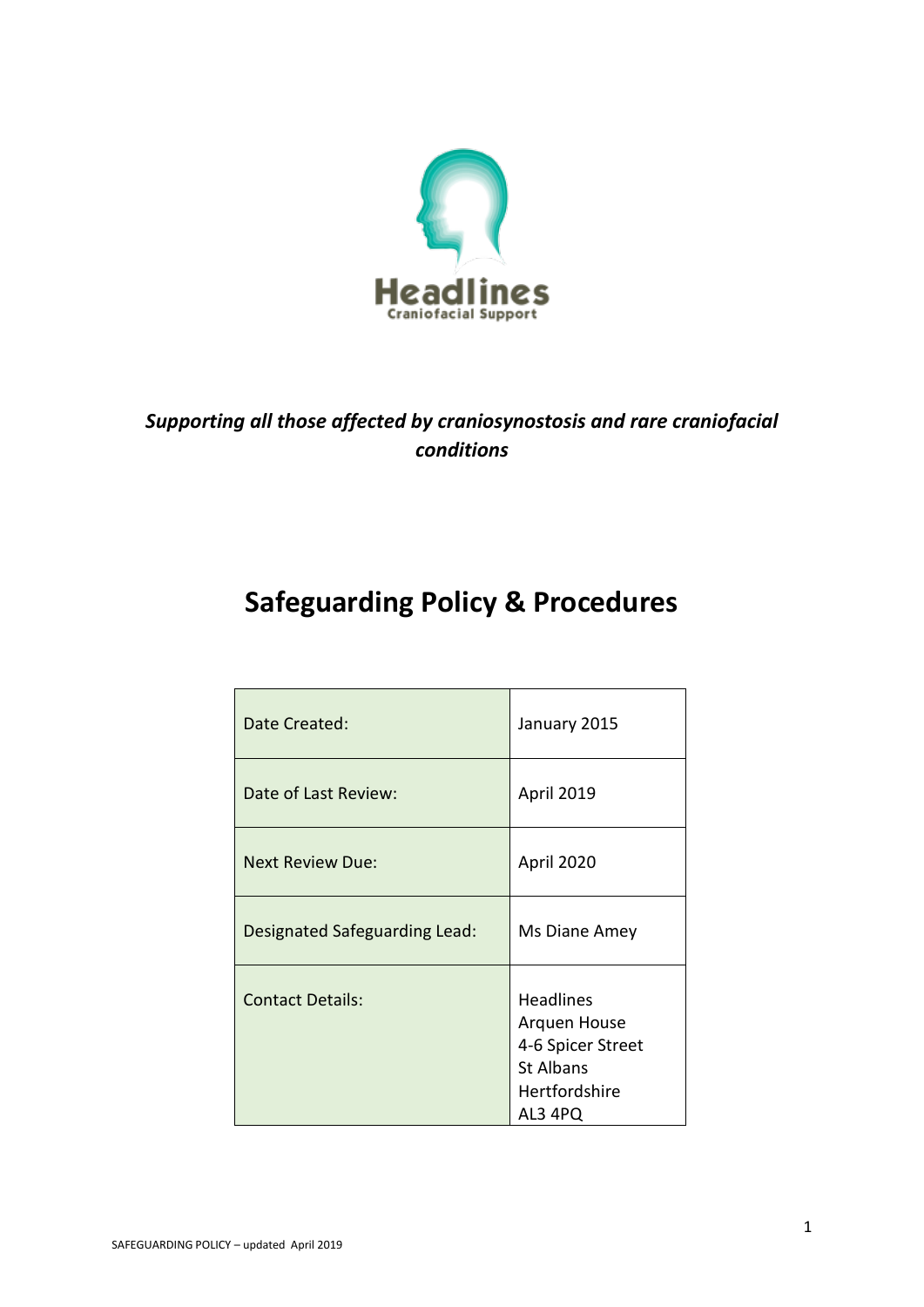### **Introduction**

A key objective of Headlines is to serve the needs of children, young people and vulnerable adults and to promote their wellbeing in body and mind. We value the contribution made by all those who offer to work with children, young people and vulnerable adults and commit ourselves fully to supporting them in every way. We take seriously the welfare of all who are part of our charity and are involved in our activities. Our aim is to ensure that they are welcomed into a safe and protected environment.

### **Scope**

This policy applies to anyone working or volunteering on behalf of Headlines, including the Board of Trustees, paid staff, volunteers, sessional workers, agency staff and students.

### **Purpose**

The purpose of this policy is to;

- protect all children, young people and vulnerable adults who receive Headline's services. This includes the children of adults who use our services,
- provide staff and volunteers with clear guidelines and principles that overarch our approach to safeguarding and child protection,
- provide staff and volunteers with the knowledge and confidence to recognise abuse and take immediate and appropriate action.

Headlines believes that a child, young person or vulnerable adult should never experience abuse of any kind. We recognise that we have a responsibility to promote the welfare of all children, young people and vulnerable adults and keep them safe. We are committed to practice in a way that protects them.

We understand that it is the personal responsibility of all members, young and old, whether they hold office or not, to take all reasonable steps to prevent the neglect, physical, sexual or emotional abuse of children, young people and vulnerable adults, whatever their age, gender, race, culture, religion or ability, and to report any abuse discovered or suspected.

### **Legal framework**

This policy has been drawn up on the basis of law and guidance that seeks to protect children and vulnerable adults, namely:

- Children Act 1989
- United Convention of the Rights of the Child 1991
- Data Protection Act 1998 and the General Data Protection Regulations 2018
- Human Rights Act 1998
- Sexual Offences Act 2003
- Children Act 2004
- Safeguarding Vulnerable Groups Act 2006
- Protection of Freedoms Act 2012
- Children and Families Act 2014
- Children and Social Work Act 2017
- SEND Code of Practice 0-25 years (revised 2014)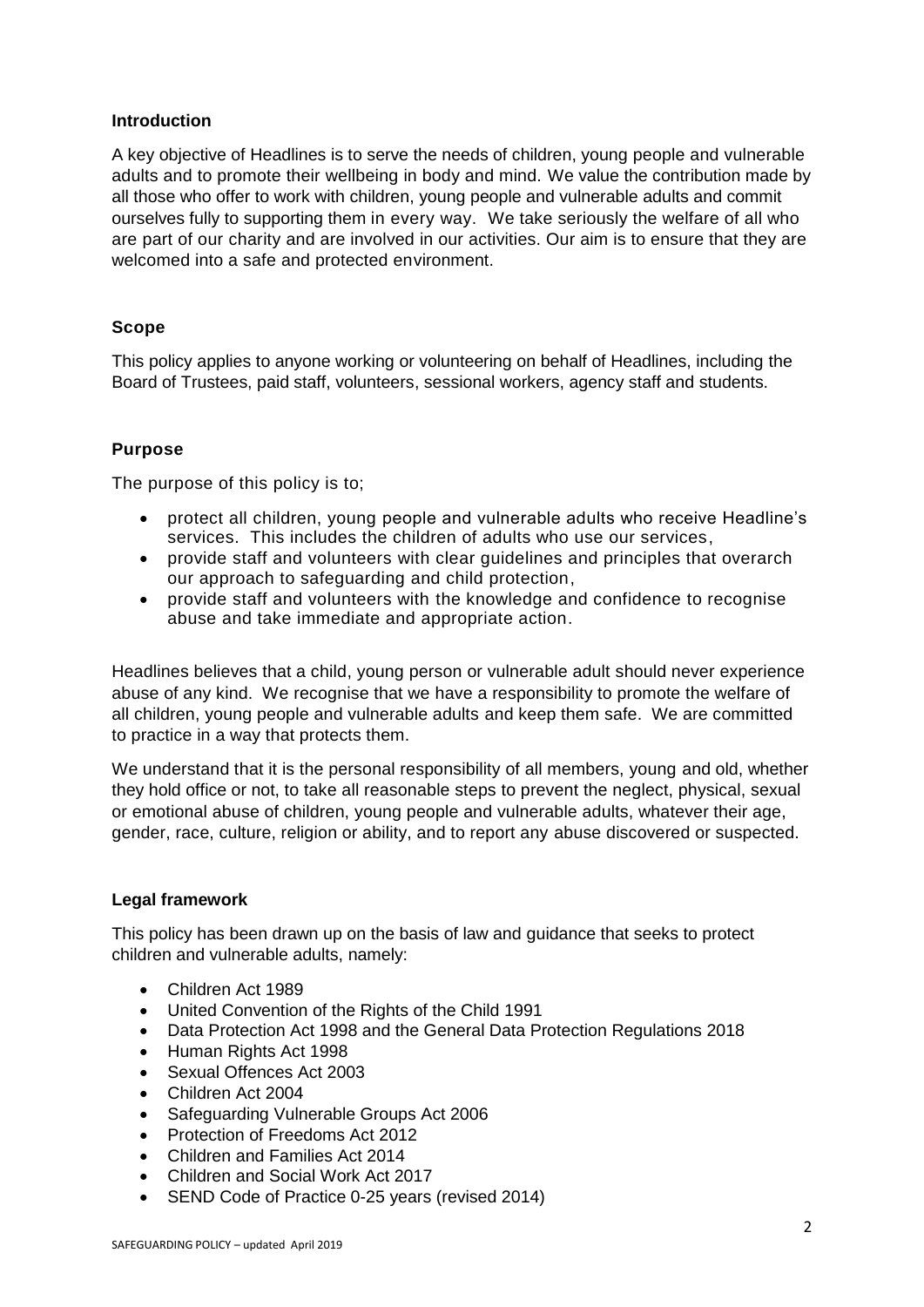- Working Together to Safeguard Children 2018
- Charity Commission Safeguarding Strategy 2017

Headlines recognises that safeguarding is not just about protecting persons from deliberate harm or the prevention of abuse. It also encompasses, for example, health and safety, fire procedures, bullying, harassment, discrimination, appropriate use of physical intervention, meeting the needs of children with medical needs, providing first aid, drug and alcohol abuse, internet and social networking safety and premises security.

### **Policy Statement**

Headlines will seek to keep children, young people and vulnerable adults safe by:

- Valuing them, listening to them and respecting them.
- Appointing a Designated Safeguarding Lead, (DSL) and a lead board member with safeguarding responsibility.
- Developing safeguarding procedures which are communicated to and understood by staff and volunteers.
- Creating a culture of safeguarding through robust procedures
- Adopting and publishing a code of conduct for staff and volunteers.
- Developing and implementing an e-safety policy and related procedures.
- Safely recruiting staff and volunteers, ensuring that those who are carrying out or likely to carry out 'regulated activity' with children and vulnerable adults undergo an enhanced disclosure and barring service check (DBS)
- Ensuring that all staff and volunteers, including trustees, complete adequate safeguarding training
- Promoting information about safeguarding and good practice with all members through newsletters, social media and training.
- Using safeguarding procedures to manage any allegations against staff or volunteers.
- Ensuring that there are effective complaints and whistleblowing measures in place.
- Using our safeguarding procedures to share concerns and relevant information with agencies as appropriate, e.g. Children and Adult Services
- Ensuring that we have a safe physical environment for our children and vulnerable adults by applying health and safety measures in accordance with the law and regulatory guidelines.
- Recording and storing information professionally and securely.

### **Key personnel**

#### **Designated Safeguarding Lead:**

Diane Amey [dianeamey@headlines.org.uk](mailto:dianeamey@headlines.org.uk) T: 07850 329161

### **Deputy Safeguarding Lead:**

Karen Wilkinson-Bell [karenwilkinson-bell@headlines.org.uk](mailto:karenwilkinson-bell@headlines.org.uk) T: 07768 994436

### **Lead Board Member with Safeguarding Responsibility:**

Wendy Edwards [wendyedwards@headlines.org.uk](mailto:wendyedwards@headlines.org.uk) T: 07541 106816

**NSPCC Helpline** 0808 800 5000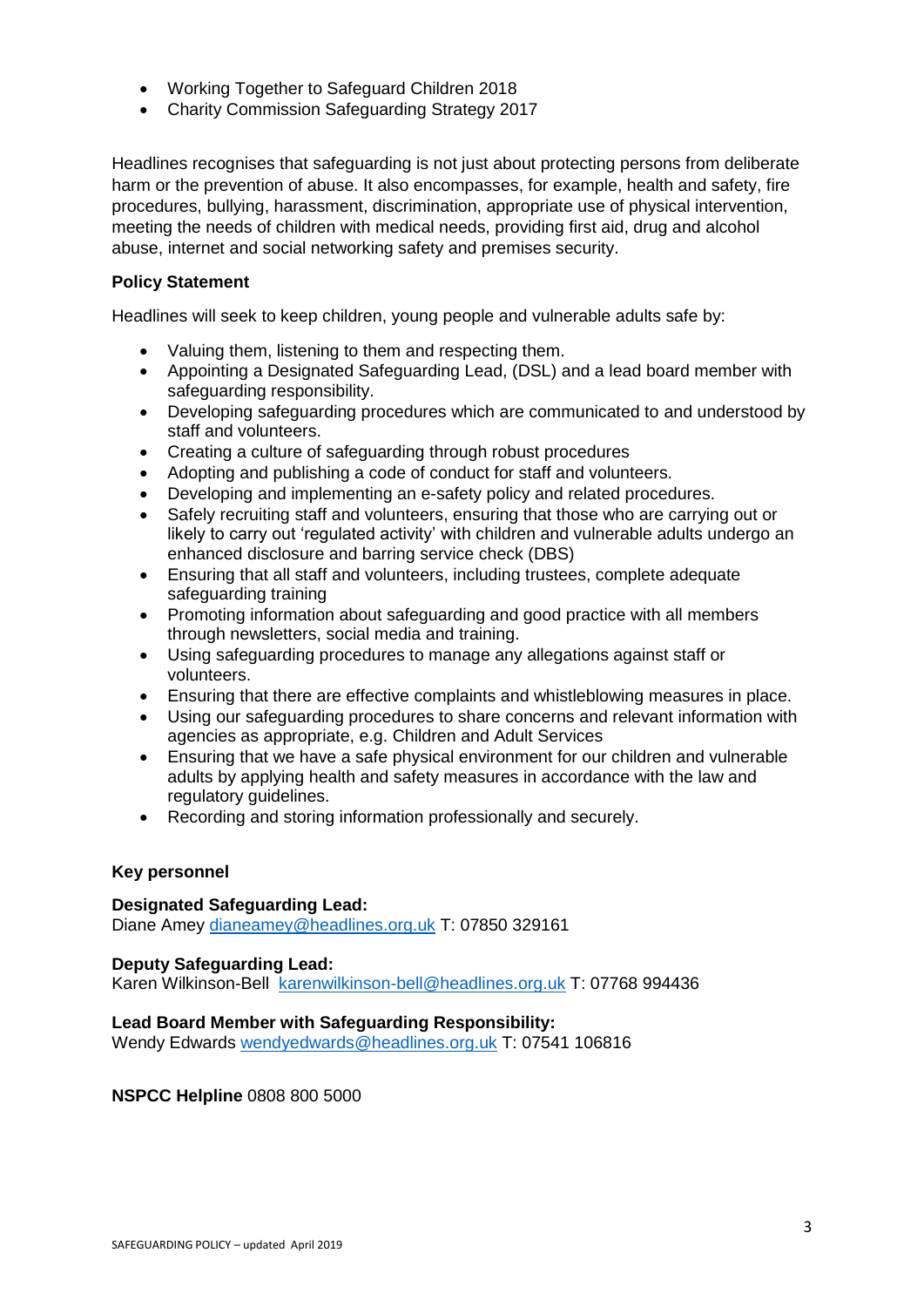### **Safeguarding Procedures**

The following safeguarding procedures apply to all staff and volunteers who work for or on behalf of Headlines.

### **Definitions**

*Child* **–** the UN Convention on the Rights of the Child defines a child as everyone under the age of 18

*Vulnerable Adult* **–** is a person over the age of 18 who is or may be for any reason, unable to take care of him or herself, or unable to protect him or herself against significant harm or exploitation.

*Regulated Activity* **–** is work which involves close and unsupervised contact with vulnerable groups including children and which cannot be undertaken by a person who is on the Disclosure and Barring Service's Barred List.

*Physical Abuse* – this may involve hitting, shaking, throwing, poisoning, burning, scalding, drowning, or suffocating or any action intended to physically harm someone. It may be done deliberately or recklessly or be the result of a deliberate failure to prevent injury occurring.

*Neglect* – this is the persistent or severe failure to meet a child's, young person's or vulnerable adult's physical and/or psychological needs. It can result in serious impairment of their health or development.

*Sexual abuse* – this involves a child, young person or vulnerable adult being forced or coerced into participating in or watching sexual activity. It is not necessary for the child, young person or vulnerable adult to be aware that the activity is sexual, and the apparent consent of the child, young person or vulnerable adult is irrelevant.

*Emotional abuse* – this occurs where there is persistent emotional ill treatment or rejection. It causes severe and adverse effects on the child's, young person's and vulnerable adult's behaviour and emotional development, resulting in low self-worth. Some level of emotional abuse is present in all forms of abuse. This would include potentially abusive or offensive electronic communications.

*Extremism and Radicalisation* - We will help support children, young people and vulnerable adults who may be at risk of being radicalised. Where we believe they are being directly influenced by extremist materials or influences, we will ensure that the concern is reported to the appropriate agencies. In such instances, the Designated Safeguarding Lead will seek external support from the Local Authority Prevent Co-ordinator. If the risk is seen to be serious and dangerous behaviour imminent, the matter will be reported to the police.

*Other types of abuse* – financial, honour-based violence, fabricated or induced illness, forced marriage, female genital mutilation.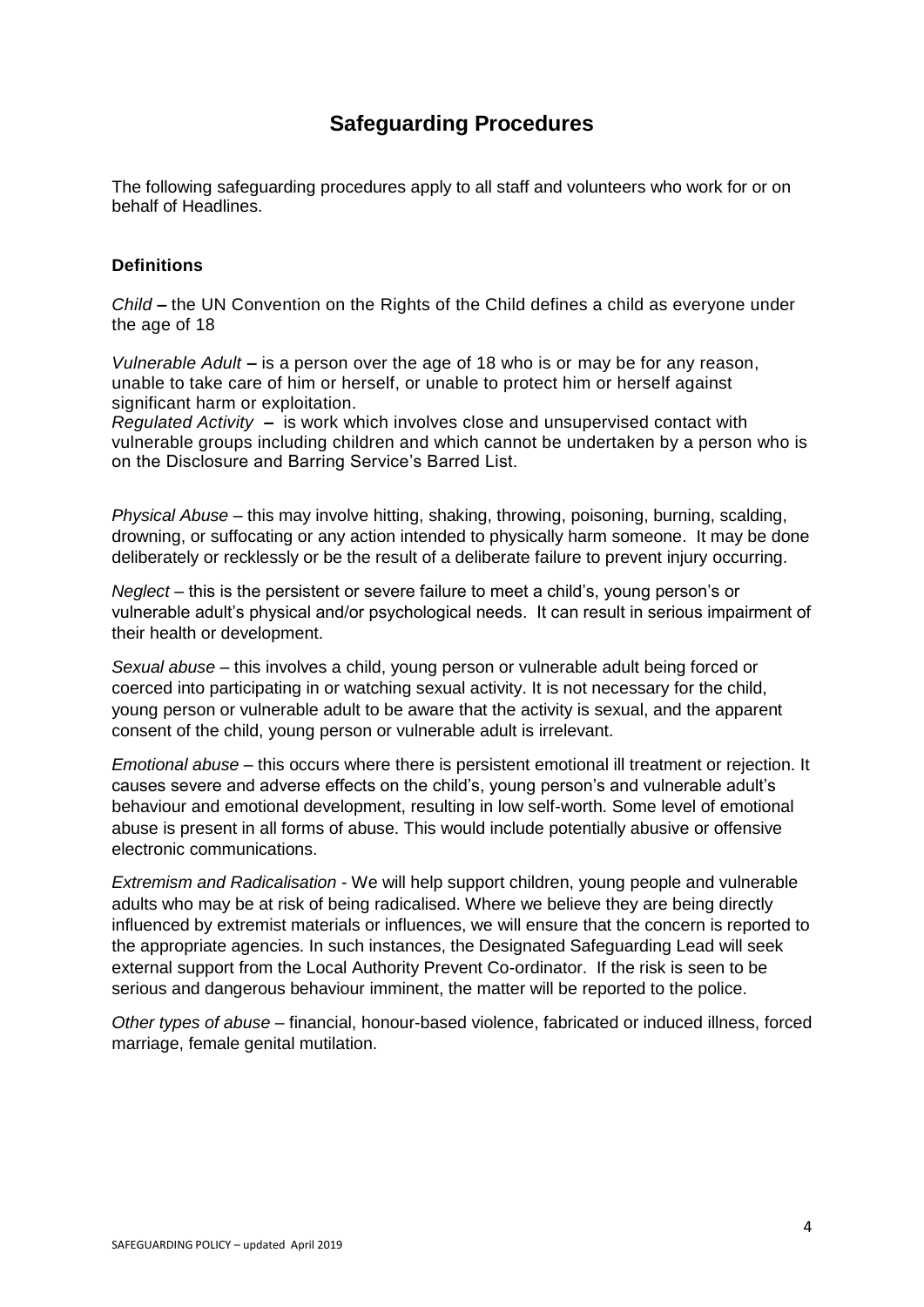### **Dealing with Suspected Abuse and Disclosures of Abuse**

If you suspect that a child or vulnerable adult may have been abused you must inform the Designated Safeguarding Lead, (DSL) or the board member with safeguarding responsibility immediately. Their contact details can be found within the Safeguarding Policy.

If a child or vulnerable adult discloses to you that they have been abused, it is important that you follow these simple rules;

| <b>Receive</b>  | Listen carefully, make notes if you can, ask open questions and do not<br>make assumptions about what might have happened, that is not your role.                                                                                                  |
|-----------------|----------------------------------------------------------------------------------------------------------------------------------------------------------------------------------------------------------------------------------------------------|
| <b>Reassure</b> | Thank them for telling you and reassure them that they have done the right<br>thing and that you will help. Do not promise to keep it a secret, you cannot<br>do this. Tell them that you will have to pass the information on to someone<br>else. |
| <b>React</b>    | Beware of your own emotions, try not to show anger or disgust. The child<br>or vulnerable adult may be feeling upset, angry, afraid or ashamed. They<br>need reassurance.                                                                          |
| <b>Record</b>   | Either during the discussion or as soon as practicable afterwards, make<br>notes of what has been said. Use their words and their language. Record<br>the time and date. Keep the notes safe, they may be required as evidence.                    |

The role of the Designated Safeguarding Lead (DSL) is to ensure that action is taken in accordance with statutory guidance. They will, as appropriate report the matter to the relevant agencies.

However, if you think a child is in immediate danger, you should contact the police on 999.

### **Complaints and Whistle-Blowing**

If any member suspects that another member may be involved in any form of abuse, they must report the matter to the DSL. Provided the disclosure is made in the interests of safeguarding, they will be treated fairly, and confidentiality will be assured. The DSL has a responsibility to investigate the matter fully and take appropriate action, including notifying the Charity Commission. If the complaint or allegation is about the DSL, then the matter should be referred to the board member with safeguarding responsibility.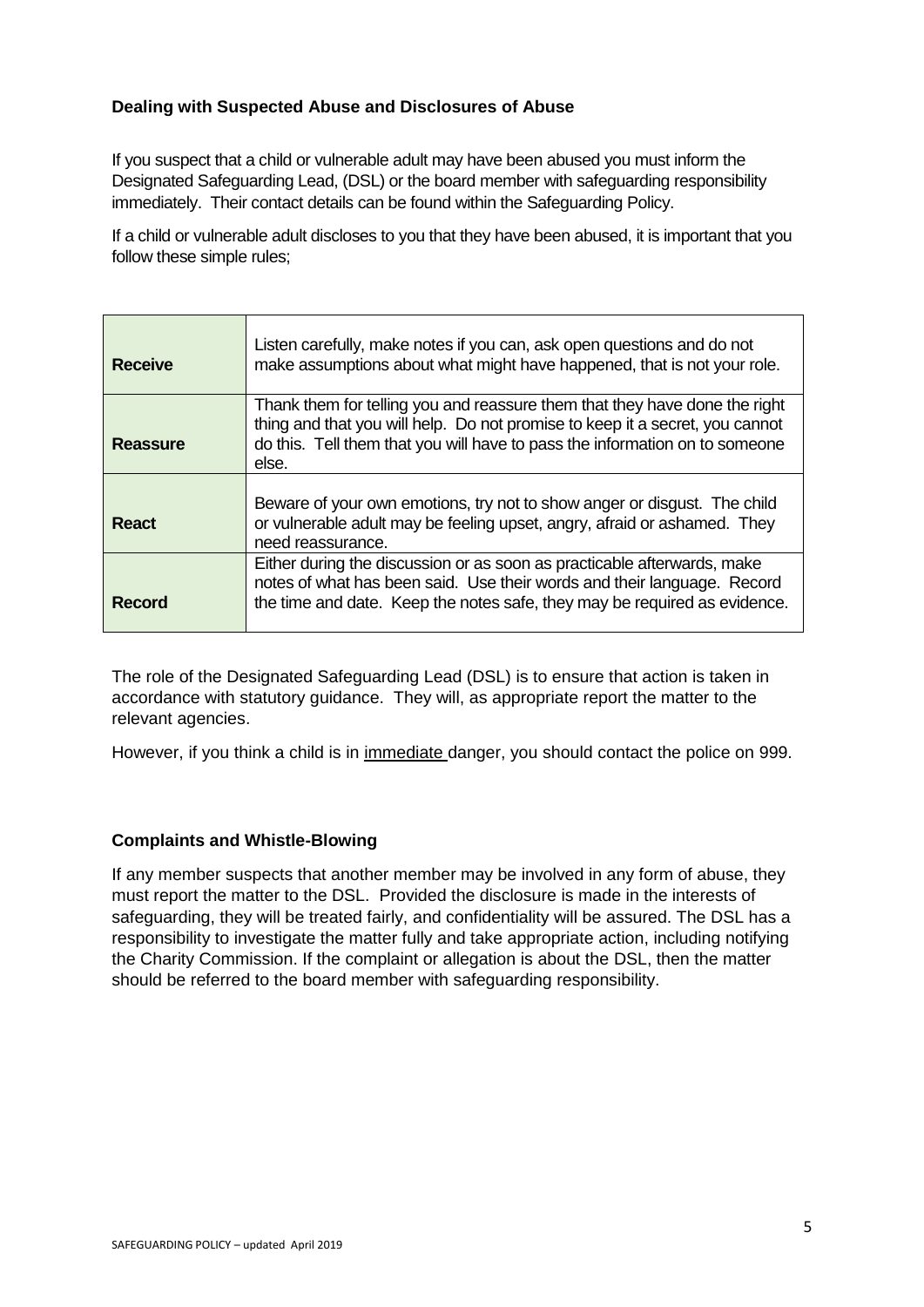### **Supervising Children's Activities**

Only people approved by Headlines Executive Committee (Board of Trustees) may work unsupervised with children or vulnerable adults. All such people **MUST** possess an Enhanced Disclosure and Barring Service (DBS) certificate for regulated activity.

If someone else (e.g. a parent or volunteer) is asked by a member of the Board of Trustees to assist in special circumstances that person **MUST** be supervised by someone possessing an Enhanced DBS certificate and never be left alone with children. Ideally, these other persons should have a Standard DBS certificate or should be risk assessed before taking part in any activity. This rule applies to all activities referred to in this policy.

### **Supervising Ratios – Children**

The required ratios of supervision to children vary according to age and the following figures must always be adhered to as a minimum. If they cannot be adhered to, then the activity must **NOT** take place.

| <b>Indoor Activities</b>    |                                              |  |
|-----------------------------|----------------------------------------------|--|
| <b>Children's Age (yrs)</b> | <b>Adults per Child Required</b>             |  |
| $0 - 2$                     | 1 per $3$                                    |  |
| $2 - 3$                     | 1 per $4$                                    |  |
| $3 - 7$                     | 1 per $8$                                    |  |
| $8+$                        | 1 per 10                                     |  |
| <b>Outdoor Activities</b>   |                                              |  |
| <b>Children's Age (yrs)</b> | <b>Adults per Child Required</b>             |  |
| $0 - 3$                     | 1 per $3$                                    |  |
| $3 - 7$                     | 1 per $6$                                    |  |
| $8 - 13$                    | 2 for first 15 and 1 for every 8 thereafter  |  |
| $13+$                       | 2 for first 20 and 1 for every 10 thereafter |  |

Where possible, it is good practice to have at least two adults planned for every activity regardless of the number of children taking part. If both male and female children are taking part it is advisable to plan for a male and female adult to be present.

If any unusual activity is planned, the leaders must decide if additional adults will be required. If the activity could be construed as potentially hazardous, leaders must consult the DSL to ensure it is approved and complies with our insurance cover.

### **Planning Safety**

Activities must be planned so that no adult is alone with children where the activity cannot be easily seen by others.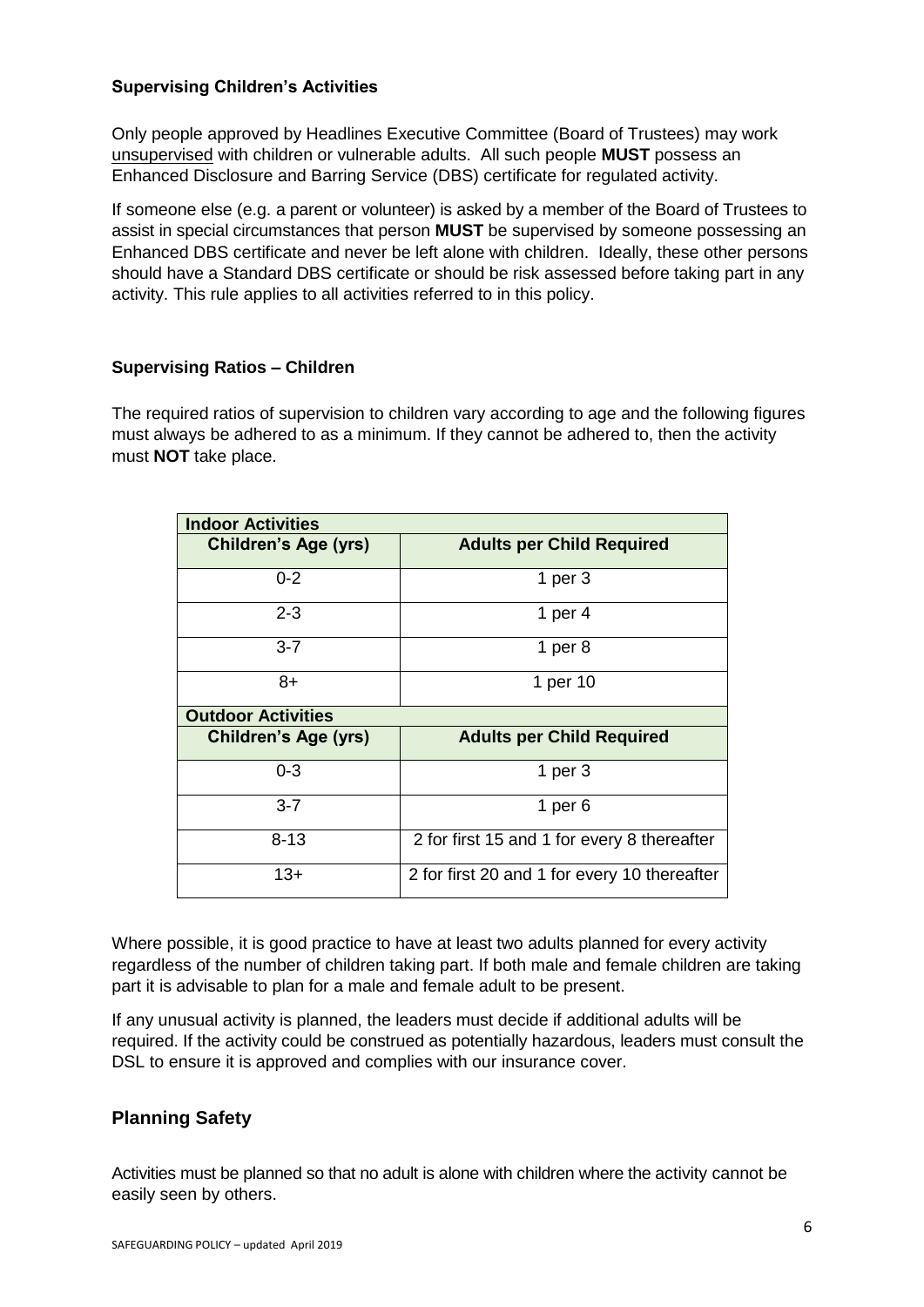If children need to be transported, a minimum of two adults, one of whom has an Enhanced DBS certificate, must be present and permission of the parent/carer must be obtained.

One-to-one meetings with children are to be avoided. If considered essential in the child's interest, full consent must be obtained beforehand from the project leader/DSL (as appropriate).

Up-to-date parental consent forms must be obtained for each child. (see below)

### **Practical Safety Matters**

An attendance register must be maintained for every meeting. Leaders must ensure the premises are safe and equipment etc. is in good condition. A responsible adult must carry a mobile phone for all activities isolated from other Headlines activities.

All adults must understand evacuation procedures and what to do in the event of an accident, fire or illness. All accidents must be recorded in the accident book and also reported to the DSL.

### **Staff/Volunteers: Approval Procedure**

- 1. All staff who are carrying out or who are likely to carry out 'regulated' activity with children, young people and vulnerable adults, on behalf of or for Headlines will be subject to an enhanced Disclosure and Barring Service check(DBS) in accordance with the Charity Commission's guidelines. Headlines will ensure that all Trustees and relevant staff are subject to an enhanced DBS check.
- 2. For all other recruitment, the project leader and DSL will identify the job to be done and agree the job description, where appropriate.
- 3. The project leader discusses the names of person(s) or type of skills (e.g. qualified nannies at the Family Weekend) with the DSL, in confidence if appropriate, before an approach is made to the persons concerned. A decision will be made whether a formal interview is required and how it will be conducted.
- 4. A meeting will be arranged between the person(s) and their prospective project leader to explain the role and to assess their skills against the requirements of the role. This discussion must include the applicant's experience of working with children or vulnerable adults. At the meeting the project leader will hand the applicant:
	- a copy of the job description;
	- staff and volunteer code of conduct
	- a copy of the Safeguarding Policy and Procedures document to read, sign and return
- 5. The DSL will obtain references and arrange for a Disclosure and Barring Service (DBS) check to be carried out as necessary. In the case of workers from other agencies, who have already been checked and who have unsupervised access to children/vulnerable adults, presentation/confirmation of the enhanced DBS certificate will be required.